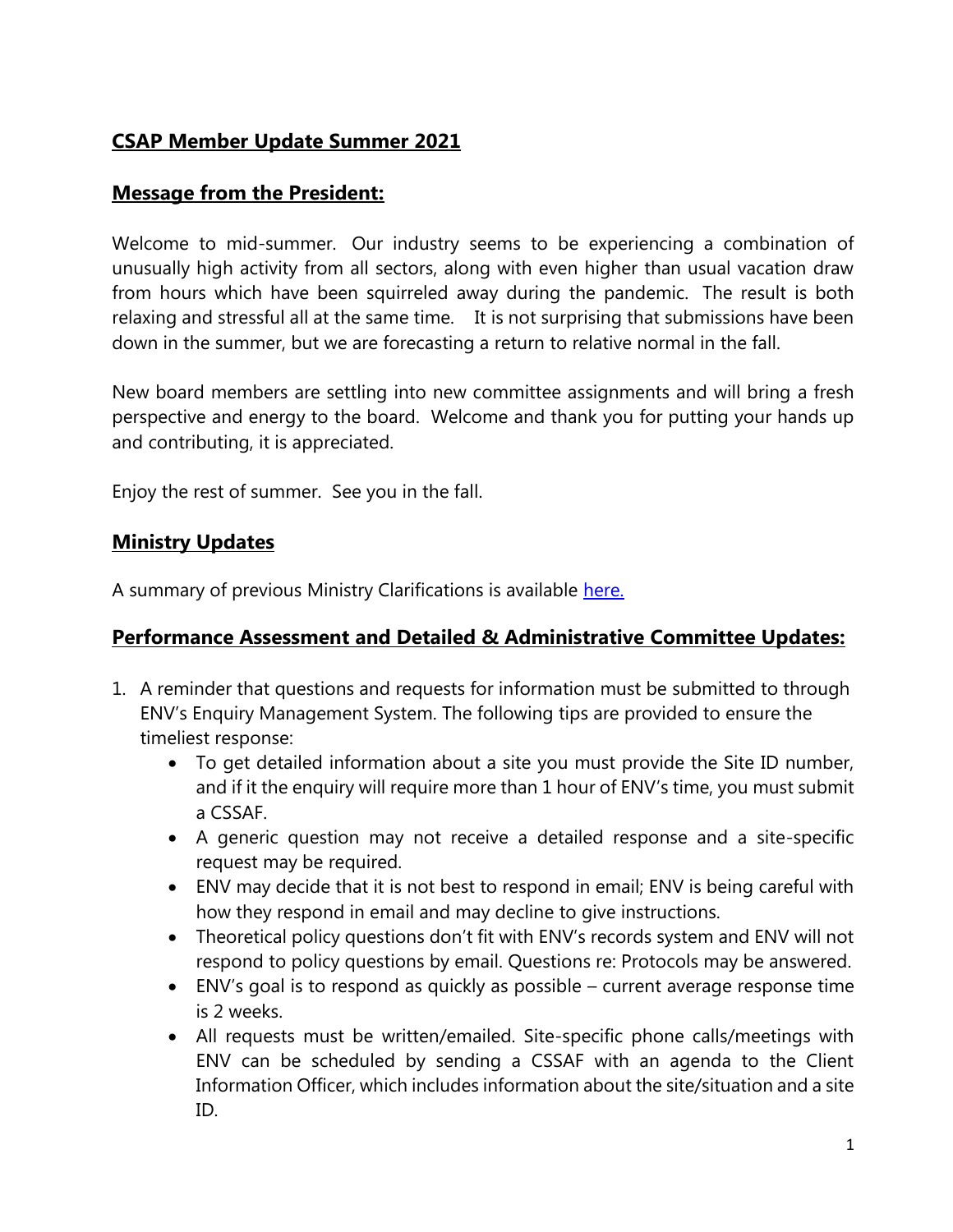- If there is a question that is not appropriate for the enquiry management system (i.e., policy question), the question could be brought forward to the CSAP Executive who will determine if a formal question should be submitted to ENV.
- 2. Members are reminded to use the ENV's current Summary of Site Condition fillable pdf for all submissions to CSAP/ENV. A link to the most recent version of the form was provided in the June 16, 2021 Site Remediation News titled 'Revised site identification webpages and new Site Disclosure Statement online form now available' and is provided here for your convenience: [https://www2.gov.bc.ca/gov/content/environment/air-land](https://www2.gov.bc.ca/gov/content/environment/air-land-water/site-remediation/guidance-resources/forms)[water/site-remediation/guidance-resources/forms.](https://www2.gov.bc.ca/gov/content/environment/air-land-water/site-remediation/guidance-resources/forms)
- 3. In a recent submission, the potential requirement for a covenant was raised. During a discussion, ENV indicated that the Director has to consider CSR Section 48/EMA Section 53(3) and may require a covenant. Examples may include a Section 219 covenant under the Land Title Act, such as a covenant related to ongoing operations and maintenance of a risk mitigation system at a site.

A summary of previous PAC Updates is available here

# **Screening Updates**

# **Preliminary Screening**

Both CSAP and ENV submission fees cheques should be sent to CSAP together with the submission. Cheques sent directly to ENV, or prior to submission, or missing CSAP reference number will not be accepted. Please instruct your clients and accountants. The Ministry is moving to having all enquiries regarding applications, whether they be from APs, QPs, clients/industry or even internal to government, be submitted to the Client Information Officer at [csp\\_cio@victoria1.gov.bc.ca](mailto:csp_cio@victoria1.gov.bc.ca).

Please note that any other enquiries are to be sent to the email addresses specified on our [Contact Us webpage.](https://can01.safelinks.protection.outlook.com/?url=https%3A%2F%2Fwww2.gov.bc.ca%2Fgov%2Fcontent%3Fid%3DA4D08BEE59244B8BA9DBBA13DF620BDC&data=04%7C01%7Cnpomareda%40csapsociety.bc.ca%7C7476038d27d6416161cf08d967dc5256%7Cab97e2b2085f45ba971aec284160d874%7C0%7C0%7C637655018238726805%7CUnknown%7CTWFpbGZsb3d8eyJWIjoiMC4wLjAwMDAiLCJQIjoiV2luMzIiLCJBTiI6Ik1haWwiLCJXVCI6Mn0%3D%7C1000&sdata=KDJNxQ6pi5Ujjvh2J6IkoofpI4KgNkARx8cyExu4UiY%3D&reserved=0) For examples SiteID related questions go to [SiteID@gov.bc.ca](mailto:SiteID@gov.bc.ca) and technical questions would be submitted to [remediationFAQs@gov.bc.ca](mailto:remediationFAQs@gov.bc.ca)

Please subscribe to the Ministry Site Remediation News. You will find the instructions here, [https://www2.gov.bc.ca/gov/content/environment/air-land-water/site-remediation/site](https://www2.gov.bc.ca/gov/content/environment/air-land-water/site-remediation/site-remediation-news)[remediation-news](https://www2.gov.bc.ca/gov/content/environment/air-land-water/site-remediation/site-remediation-news)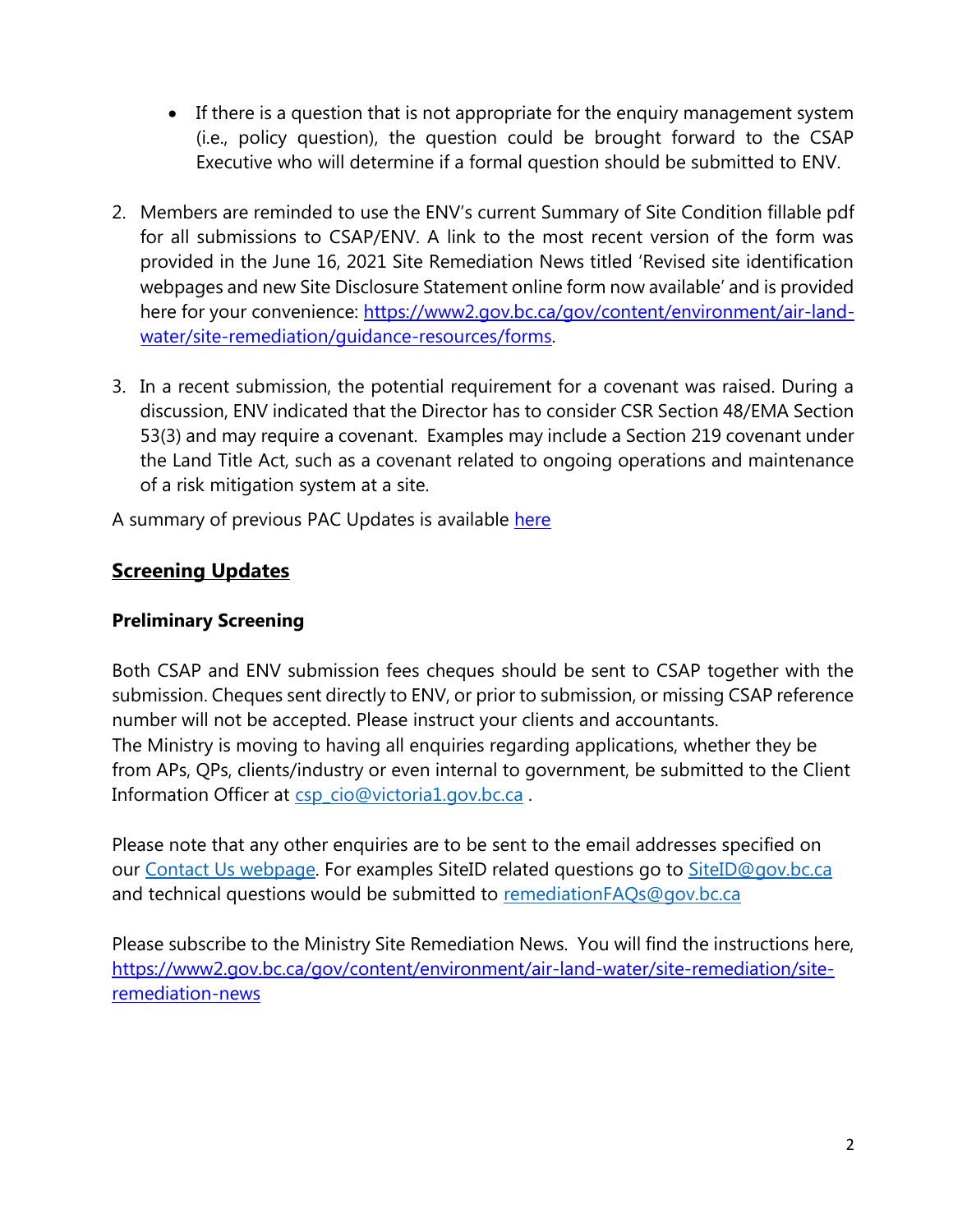### **Detailed Screening**

### **Scope Of Review Completed by Approved Professional**

APs are reminded to include under the SoSC "SCOPE OF REVIEW COMPLETED BY APPROVED PROFESSIONAL" all reports that have been reviewed as part of the regulatory submission. Such a list may include the Stage 1 PSI, Stage 2 PSI, DSI, CoR, HHERA and PVP's as appropriate.

### **Professional Communications**

Written communication, unlike face-to-face interactions, do not allow you to assess audience reaction in real time and is something we all had to get used to under COVID. We, as professionals, must be more careful in written communication, particularly emails, that we are responding in an appropriate manner. This applies to all professionals whether AP's, consultants or regulators and requires that we maintain civility and social graces. We all tend to adjust our behavior to our surroundings and if we deal with those who are unable to maintain civility and social graces, and this can affect our judgement in these matters. Always take a second look and think what the recipient might interpret into your comments. More simply said, you get more flies with honey than with vinegar and always remember to take the high road.

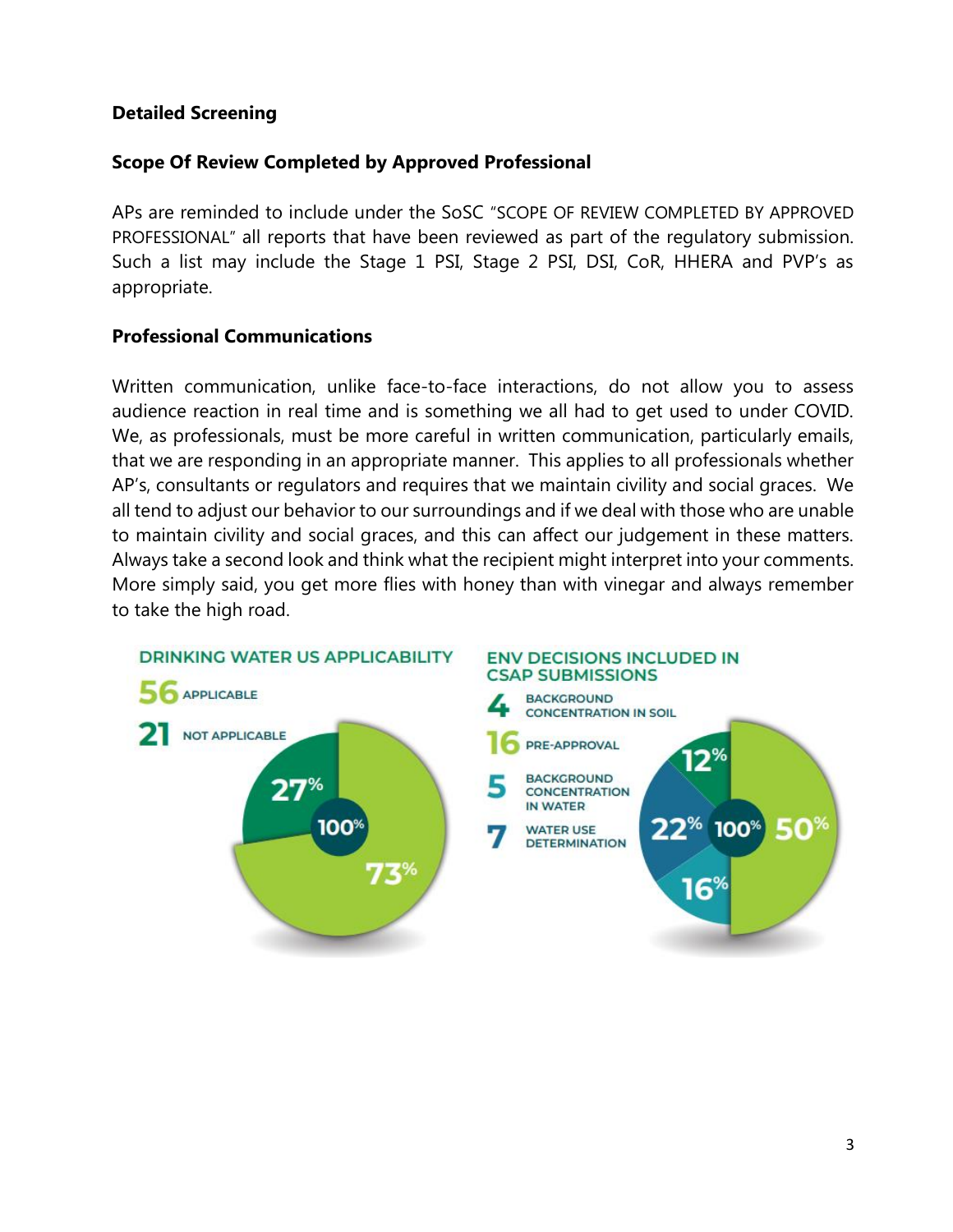#### **What's new on the CSAP website**

- The **[CSAP Annual Report 2020-2021](https://csapsociety.bc.ca/wp-content/uploads/CSAP-Annual-Report-2020-2021-V6.pdf)** is now available.
- A new navigational tool to help locate ENV documents formerly available as PDFs. **[ENV Site Remediation Important Links](https://csapsociety.bc.ca/wp-content/uploads/ENV-Links.docx)**

#### **Now Located inside [Member Services](https://csapsubmissions.com/)**

- New capability to key word search ENV PDFs and web pages
- The CSAP map is now available
- You can change your Members Services password

#### **Submission Statistics update**



#### **Technical Review Committee Updates:**

The TRC has been working on several projects over the past three months:

**CSAP Guidance for Assessment of Soil Vapour and Ambient Air Phase 3** – Millennium EMS Solutions Ltd (MEMS) and Hers Environmental were awarded this work in January 2021. The draft report was ready in early May; however, at the request of CSAP, the authors added guidance on the lateral attenuation of vapours to the report. This request originated from suggestions received in the Spring members survey. The guidance document has now undergone internal CSAP review, and a second draft of the report was recently completed. The second draft of the report will now be reviewed by ENV. Look for a presentation on this guidance in one of the upcoming Fall webinars.

**Updating CSAP Practice Guidelines Checklists** - As a result of the Stage 13 Amendments, the numeric and risk CSAP practice guidelines need to be updated. The TRC is currently working on developing RFPs for undertaking this work. If you are interested in helping with this work, please contact the CSAP office and keep your eye out for the RFP which will be released in September.

**Expanding functionality of CSAP web map –** As ENV no longer updates the approvals workbook that used to track P4 and P9 approvals that had been issued, CSAP is now looking to take on this responsibility. The CSAP web map is being updated and improved to include more information and search functions. Information that will now be posted includes: P2,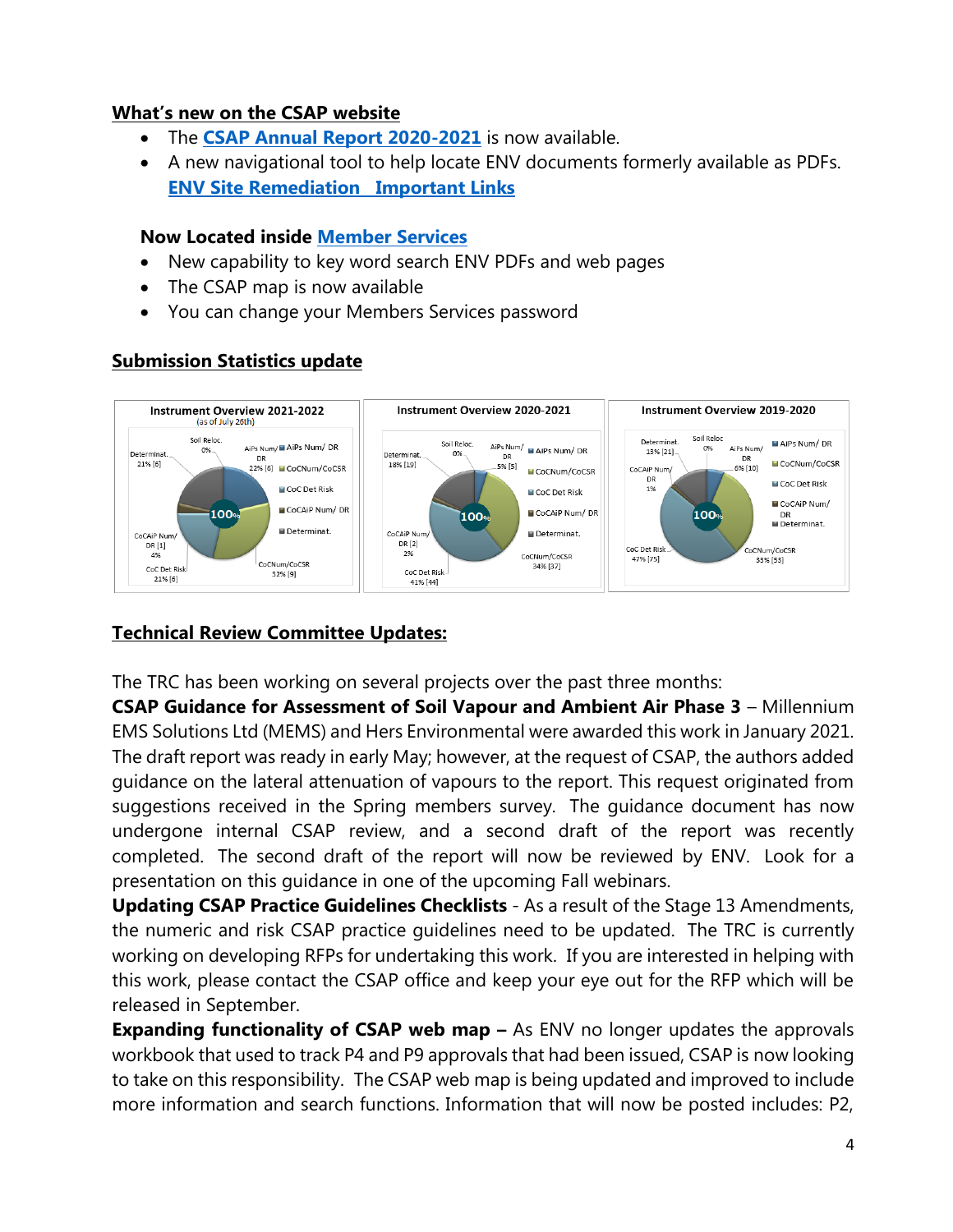P4, P6, P9, and P21 approvals and pre-approvals starting from 2017 to current. This project is currently in the development phase. Note that the NEW location of the web map is in the members section of the CSAP website.

Thanks again to everyone who provided suggestions for TRC topics as part of the spring members survey. We are using this information to focus our projects on topics that are most useful for our members.

# **Membership Committee Updates:**

The Membership Committee has a new member! That's not ironic at all. As a recent addition to the CSAP Board, I am pleased to see the eager momentum of the committee working hard to serve our members and prospective members during this challenging year. Many thanks to Patty Carmichael for smoothly passing the Membership baton to me (been watching the Olympics) as she takes on her new role leading the Governance Committee.

Here are some of the latest happenings at the Membership Committee, hitting the ground running while keeping things on track this summer:

- We revised the definition of a non-voting Associate Member to clarify that former full members of the CSAP Society can maintain an Associate Member status if they are no longer practicing members of their parent professional organization, as long as they pay their fees on time (at a 50% discount).
- The committee is also reviewing ways to streamline and improve the CPD framework that we all use to track professional development hours.
- Whether due to uncertainties related to recent regulatory changes or COVID or other reasons, the number of candidates applying for CSAP membership seems to be trending downward, mirroring the reduced number of instrument submissions received by the Society during the past two years. Is this a short-term blip or a signal that our membership is declining? We are reviewing the results of the recent Member's Survey to help answer these questions and inform our plans.

# **Important Dates**

Examination Application Deadline (Members) – Aug  $31<sup>st</sup>$ , 2021

In 2022, the exam application deadline for new candidates will be moved ahead a few months to the end of April (i.e., Apr  $29<sup>th</sup>$ , 2022) so that Applicants will know sooner if they are eligible to write the exams and have more time to prepare.

Last but not least, Updated Membership Guidelines have been finalized as of July 2021 and posted on the CSAP Requirements for CSAP Membership Applicants web page, also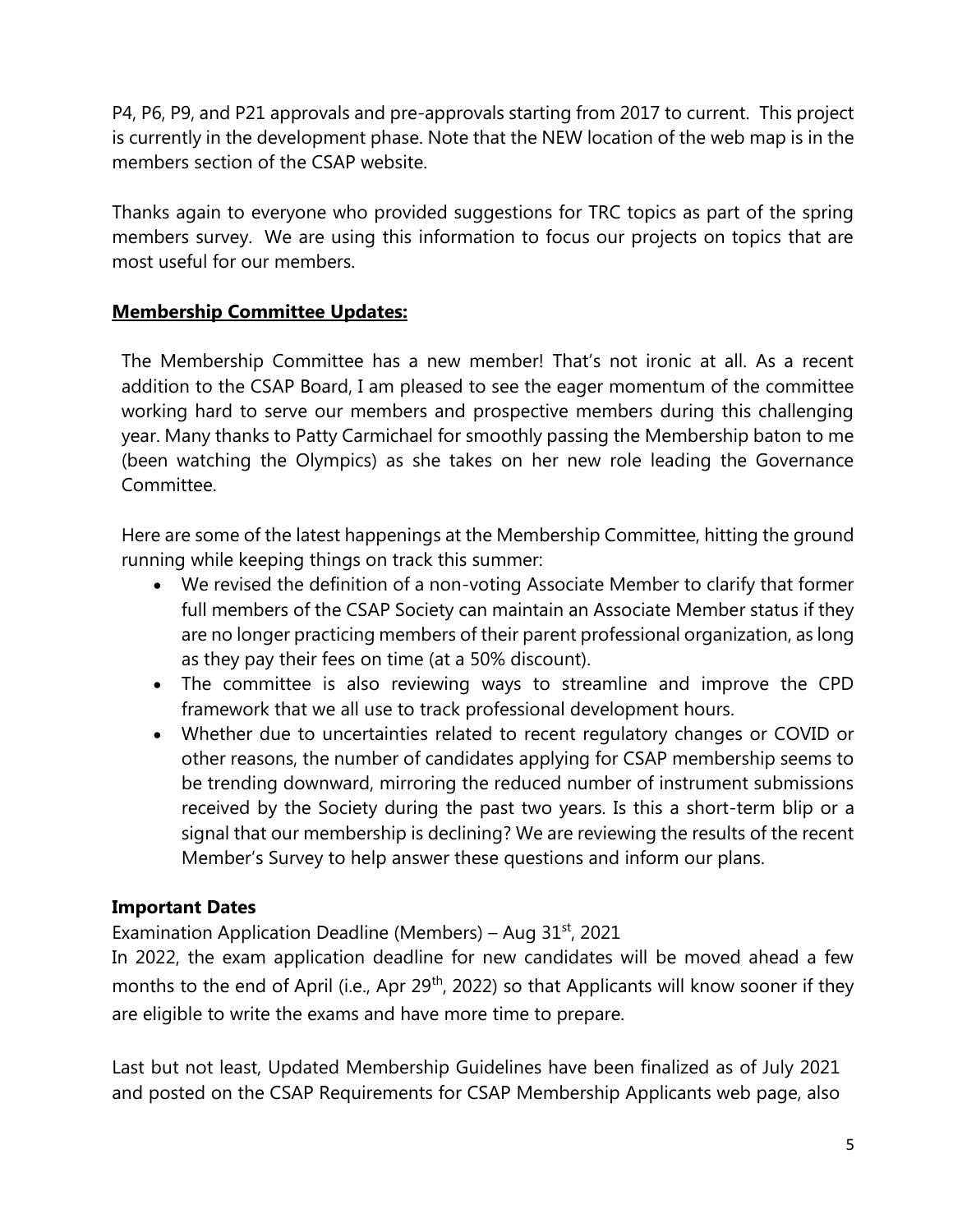here: [https://csapsociety.bc.ca/wp-content/uploads/Membership-Guidelines-final](https://csapsociety.bc.ca/wp-content/uploads/Membership-Guidelines-final-version-Jul-2021-v2.pdf)[version-Jul-2021-v2.pdf](https://csapsociety.bc.ca/wp-content/uploads/Membership-Guidelines-final-version-Jul-2021-v2.pdf)

### **Professional Development Committee Updates:**

### **CSAP Fall PD Workshop: Adapting to the New Normal**

As with so many things these days, we are having to adapt to change. With the recent changes in both regulations and communications between CSAP and ENV and also the difficulty in getting together face to face for meaningful discussion due to Covid, this Fall we are going to adapt our approach to the Fall Workshop. The New Normal will be a series of four weekly Webinar Workshops to communicate and discuss regulatory changes at ENV and the impact of these changes on your practice and CSAP and other regulatory submissions. The format of the Workshops will include a small panel of members who will communicate their recent experiences on each topic, after which an open discussion for all Workshop attendees will follow. Any unresolved questions from the series of Workshops will be provided to ENV who will be invited to respond to questions in the final workshop. Each Workshop will run for approximately 1 hour. The first three Workshops will be for members only and the final Workshop will include ENV staff.

The weekly topics will be:

- 1. Service Applications / ENV Meetings, Nov 3rd
- 2. P6 Pre-approvals, Nov 10th
- 3. Approval in Principles / Release Applications, Nov 17th
- 4. Wrap Up and ENV responses to questions, Nov 24<sup>th</sup>

We are asking for members to step forward for the Panel should they have experience in any given topic(s). We anticipate that each panel member would be provided 3 to 5 minutes to speak. Please contact us at [pdcom@csapsociety.bc.ca](mailto:pdcom@csapsociety.bc.ca)

#### **CSAP Webinars fall series**

Please mark in your calendar our upcoming webinar on Protocol P2 as outlined below. This is a powerful but somewhat underused Protocol that can assist you in evaluating contamination at your site.

Title: **Getting to Know the Protocol 2 Site-Specific Numerical Soil Standards**  Date: September 15, 2021 Time: 10 to 11 am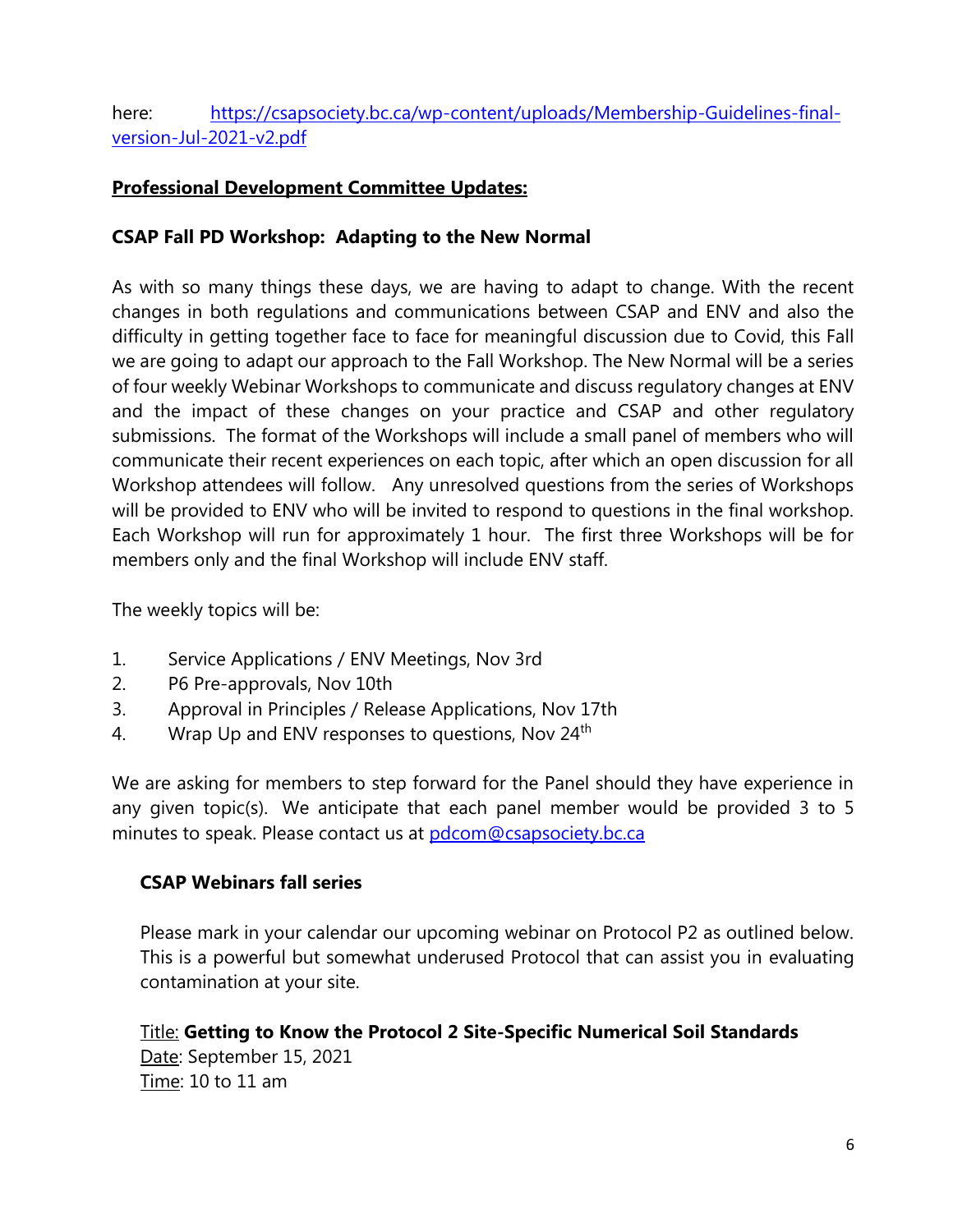Discussion: How many times have you been nearing delineation only to have a benzene concentration of 0.05 µg/g ruin your plans? Well, if your site is located outside the coastal regions of BC then P2 SSSs are your friends! CSR matrix numerical soil standards are based on the infiltration rate in Vancouver which has higher rainfall than many areas of the province. Were you wondering if the leachate test would help with your SSS? This webinar will outline how the BC ENV Groundwater Protection Model and the Leachate Test Method can be used to develop numerical SSS and provide relief from the listed CSR numerical standards without requiring risk assessment.

Presenters: Cindy Ott, Principal Scientist, SLR Consulting Erin Robson, Team Lead, Hydrogeology, SLR Consulting



Please also stay tuned for our next webinar on Vapour Guidance which will assist member in navigating probably on of the most complex media we deal with.

### **Title: Vapour Guidance Update (TRC project)**

Date: To Be Announce CSAP Guidance for Assessment of the Soil Vapour and Ambient Air - Update

This webinar addresses some critical issues in the soil vapour and ambient air assessment, such as how to evaluate soil vapour/indoor air quality for a future building that will be in contact with groundwater, how to identify "false positive" vapour results, how to apply vapour biodegradation/lateral attenuation adjustment divisors (BAAD/LAADs), what vapour PCOCs should be tested for waste oil, and how to investigate utility vapour intrusion. A review of best practices and published research together with recommended approaches are provided in a CSAP guidance document that will be available for APs/practitioners soon.

**[WEBINARS](https://csapsociety.bc.ca/members/pd-webinars/)** posted to the CSAP Website

#### **Community Updates:**

#### **Blueberry River cumulative impacts case**

After 160 days of trial and thousands of pages of evidence, the Court determined that the Government of British Columbia's (the Province) conduct over the past 120 years has infringed the treaty rights of the Blueberry River First Nation (Blueberry). This decision is significant in being the first to consider the legal test for determining whether cumulative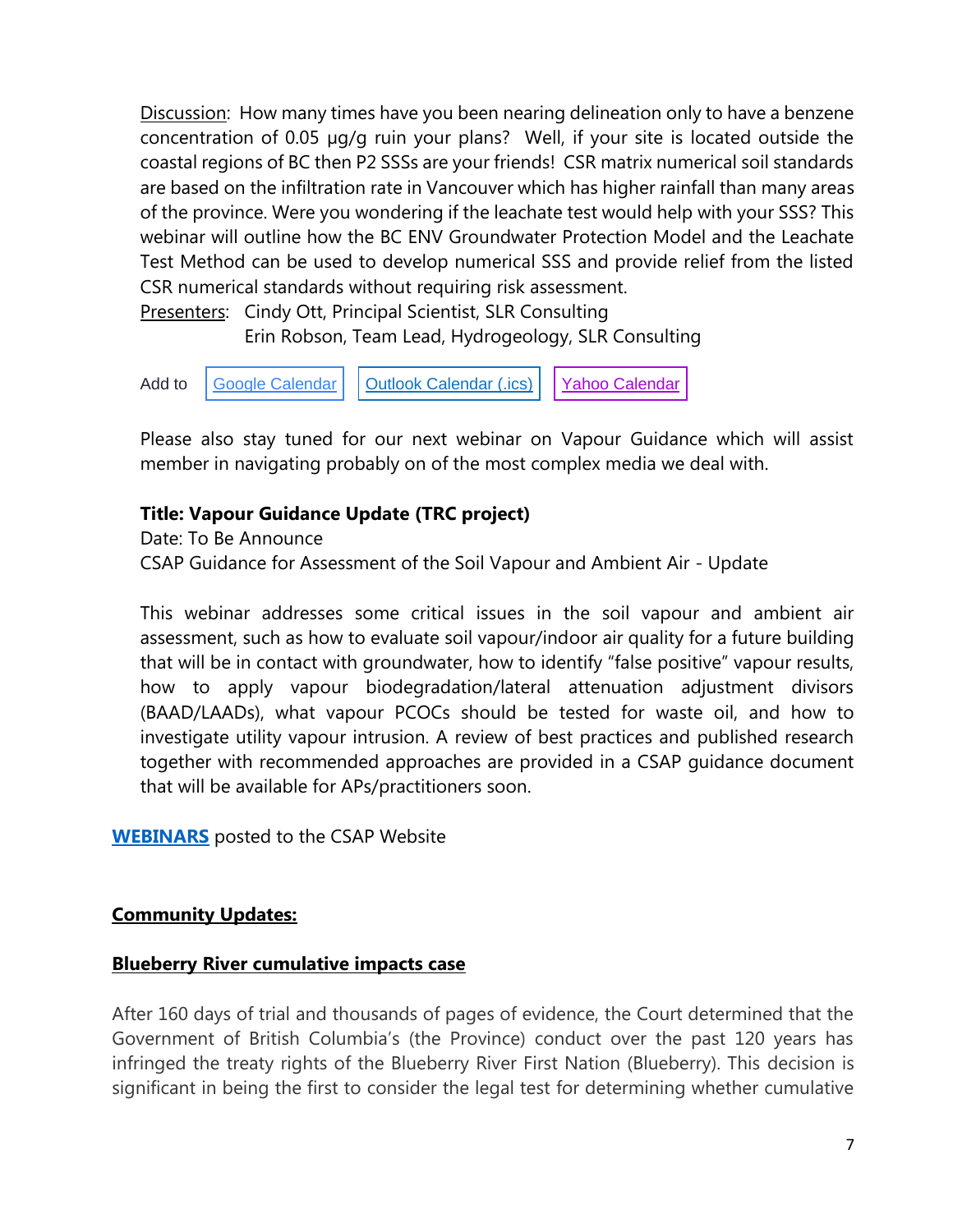effects arising from provincially authorized developments and regulatory regimes amount to an unjustified infringement of a historic treaty right.

Blueberry is a signatory to Treaty 8 and has a large traditional territory located in northeastern B.C. Treaty 8 promised Indigenous signatories they would have the "right to pursue their usual vocation of hunting, trapping and fishing" throughout the surrendered land, subject to government regulations and land "taken up from time to time" for purposes such as settlement, mining, lumbering and trading. Treaty 8 was supplemented by oral promises to the Indigenous signatories that "the same means of earning a livelihood would continue after the treaty as existed before it".

Blueberry's traditional territory has been subject to extensive forestry, oil and gas, hydroelectric, mining and agriculture developments over the past 120 years. The environmental impact in Blueberry's traditional territory has been significant – less than 14 per cent of Blueberry's traditional territory consists of intact forest landscape.

The Court reached the following significant conclusions:

# **A. Treaty 8 protects Blueberry's way of life**

First, the Court ruled that Treaty 8 included a promise to protect Blueberry's way of life from interference. Treaty 8 would not have been concluded without the Crown's assurance that Blueberry's ability to hunt, fish and trap would be protected from interference as part of their way of life. The Province's right to take up land granted by Treaty 8 is therefore not an absolute and independent right, but rather one that exists in relation to the competing protections of hunting, trapping and fishing rights.

# **B. Cumulative effects must significantly or meaningfully diminish treaty rights to constitute an infringement**

The Court concluded Blueberry was required to establish that there had been a significant or meaningful diminishment of the treaty rights. The Court concluded that Blueberry's treaty rights (in particular their ability to hunt, fish and trap within the territories) had been significantly or meaningfully diminished when viewed within the way of life in which these rights are grounded. The Province did not demonstrate that the infringement of treaty rights had been justified.

# **C. The Province did not diligently implement the treaty**

The Court determined the Province had failed to diligently implement Treaty 8 by failing to: implement permanent and binding protections for treaty rights; provide decision makers with direction on upholding or implementing treaty rights; and respond to Blueberry's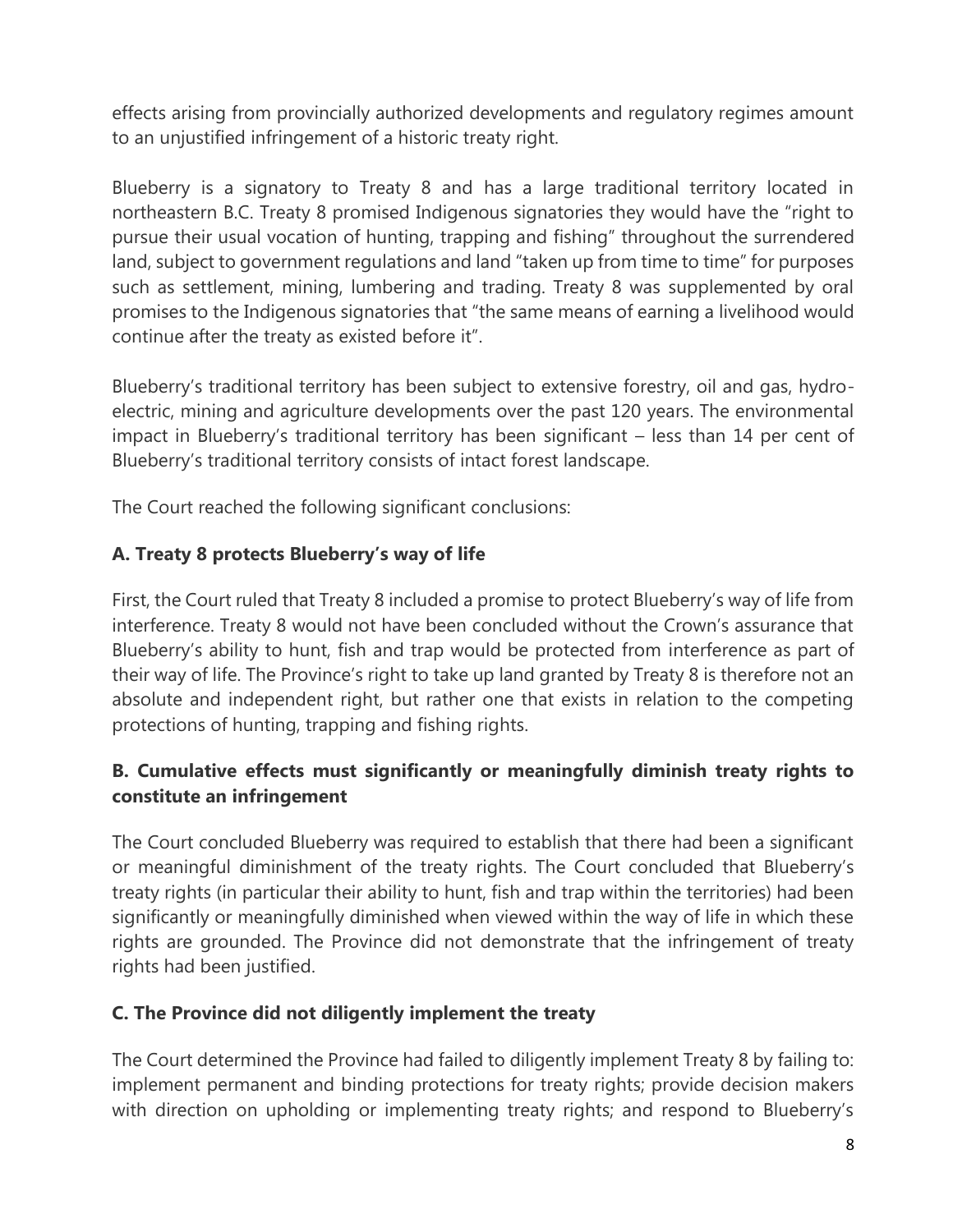repeated assertions that the Province was breaching Treaty 8 by failing to consider cumulative effects.

In reaching this conclusion, the Court considered the extensive evidence introduced, by both Blueberry and the Province, with respect to the provincial regulation of natural resource development, the impact of Economic Benefits Agreements (EBA), and the ongoing development of a provincial cumulative effects framework.

The Court considered the impact of EBAs between Blueberry and the Province. The Province attempted to rely on the fact that Blueberry had previously entered into an EBA with the Province and had, between 2006 and 2013, received over C\$18-million in funding as a result of industrial development within its territory. However, in comparison to the C\$100 - \$175-million the Province earned annually from the same activities, the Court concluded that such agreements did not indicate Blueberry's support.

The Province attempted to rely heavily on a cumulative effects assessment framework that has been under development since 2012. The Court determined this framework was of limited impact because of its delayed development. In addition to this, the framework that has been developed to date did not set out thresholds beyond which decision makers should take action to address cumulative effects.

The evidence also demonstrated that the Province had been aware of Blueberry's concerns with respect to cumulative effects since at least 2012 and had made no meaningful attempt to address Blueberry's concerns. In fact, the Court found "a persistent pattern of redirection on the part of government officials" in response to these concerns.

# **Southwind v. Canada**

The Supreme Court of Canada (the Court) ruled that the C\$30-million awarded to Lac Seul First Nation (LSFN) by the Federal Court was insufficient compensation for the flooding of parts of its Reserve land in the 1920s. The Court held that the trial judge erred by limiting the value of LSFN's loss to the amount required under expropriation law and by failing to take into account the Crown's fiduciary obligations to LSFN.

In 1929, a dam was constructed to provide hydroelectric power to Winnipeg pursuant to an agreement among Canada, Ontario and Manitoba. As a result of the dam, the water level of Lac Seul was raised by 10 feet.

The project was a "success for the three governments" but a "tragedy for the [LSFN]". Almost one-fifth of the best land on the LSFN Reserve was permanently flooded, including homes, wild rice fields, gardens, hay lands and gravesites. The flooding also impacted fishing, hunting and trapping by LSFN members.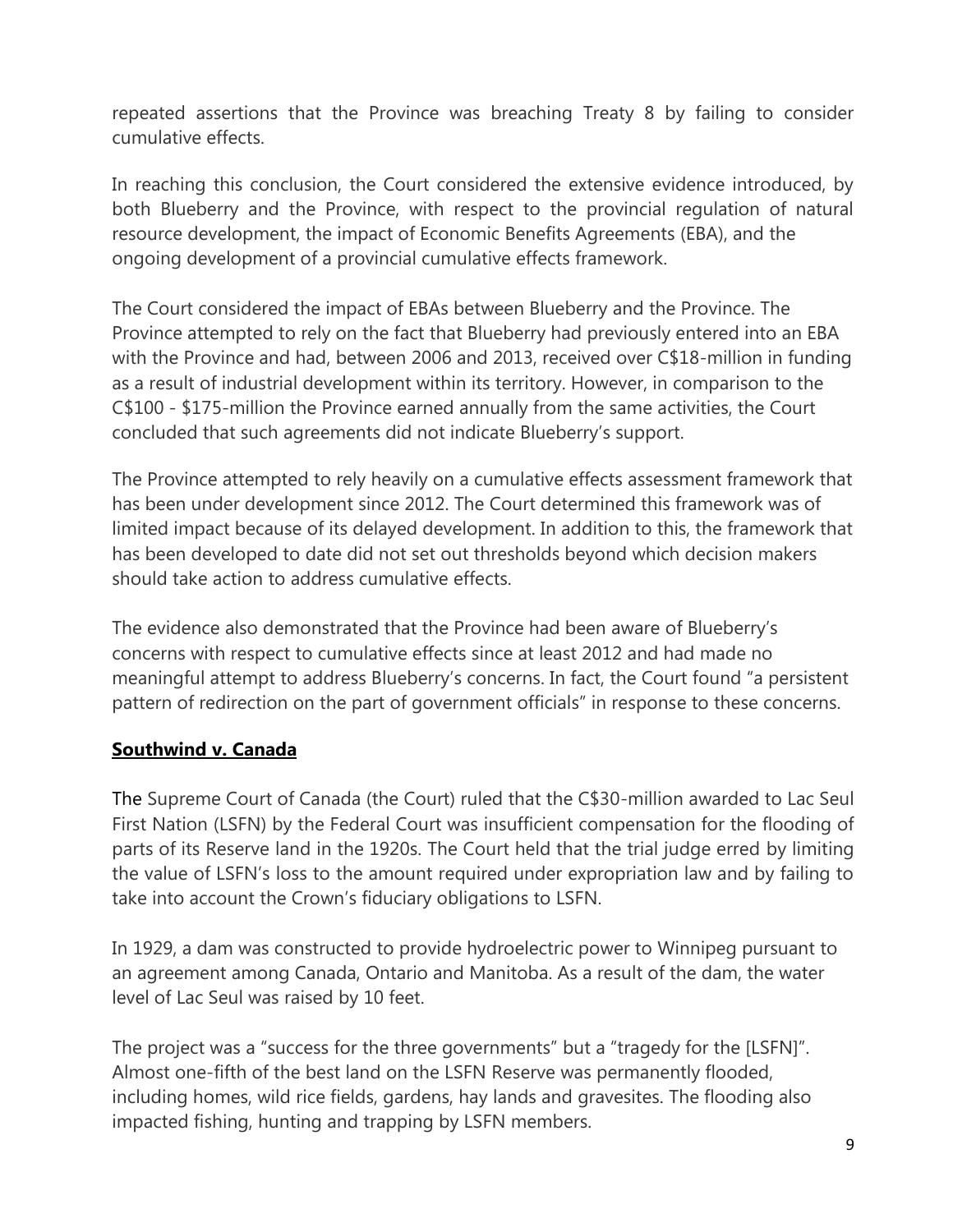Canada was aware from the outset that flooding Lac Seul would damage LSFN's Reserve. Despite this, it did not keep LSFN informed about the project or obtain its consent; did not compensate LSFN; and did not obtain authorization for the project. Canada's "unlawful and egregious conduct" was described by the trial judge as "inexplicable".

The court held that in cases involving Indigenous interests in land, Canada is "never entitled to proceed in the same manner as an expropriation of fee simple lands". In expropriation cases, the law seeks to provide landowners with compensation to purchase replacement land. Conversely, Indigenous Reserves are not "fungible commodities that can easily be replaced by buying additional fee simple land".

In cases of expropriation of Indigenous land, Canada is required to advance the Indigenous group's best interests to "ensure the highest compensation possible". Canada must keep the First Nation informed, attempt to negotiate a surrender before proceeding to an expropriation, and ensure compensation reflects the nature of the Indigenous interest and the impact on the community. Canada is also required to assess how to minimally impair the protected interest.

In this case, given the impact on LSFN, "the duty here clearly required Canada to capture the full potential value of the land for the LSFN". The Court held that it could be presumed that LSFN would have consented to a negotiated settlement at the best price the Crown could have realistically obtained. The highest and best use of the land at the time was "clearly the land's intended use as water storage for hydroelectricity generation."

This case provides important guidance on how the Crown is required to approach expropriation of Indigenous land, and it will impact the assessment of compensation by the Crown to Indigenous groups moving forward. More broadly, the principles discussed in the case may be brought into negotiations between Indigenous peoples and proponents of projects on Reserves.

#### **Coalspur expansion Impact Assessment designation**

A court recently quashed the designation order of the Minister of Environment and Climate Change that the expansion of the Coalspur coal project be subject to an impact assessment under the Impact Assessment Act. The Minister had designated the project at the request of Indigenous nations and environmental groups. The designation order halted all work on the project. Erminskine's application was granted because the Minister failed to consult the Indigenous nation prior to making the designation decision. The Court found that the designation order adversely impacted the Indigenous nation's aboriginal and treaty rights, including economic opportunities created by the Nations agreement with the miner. The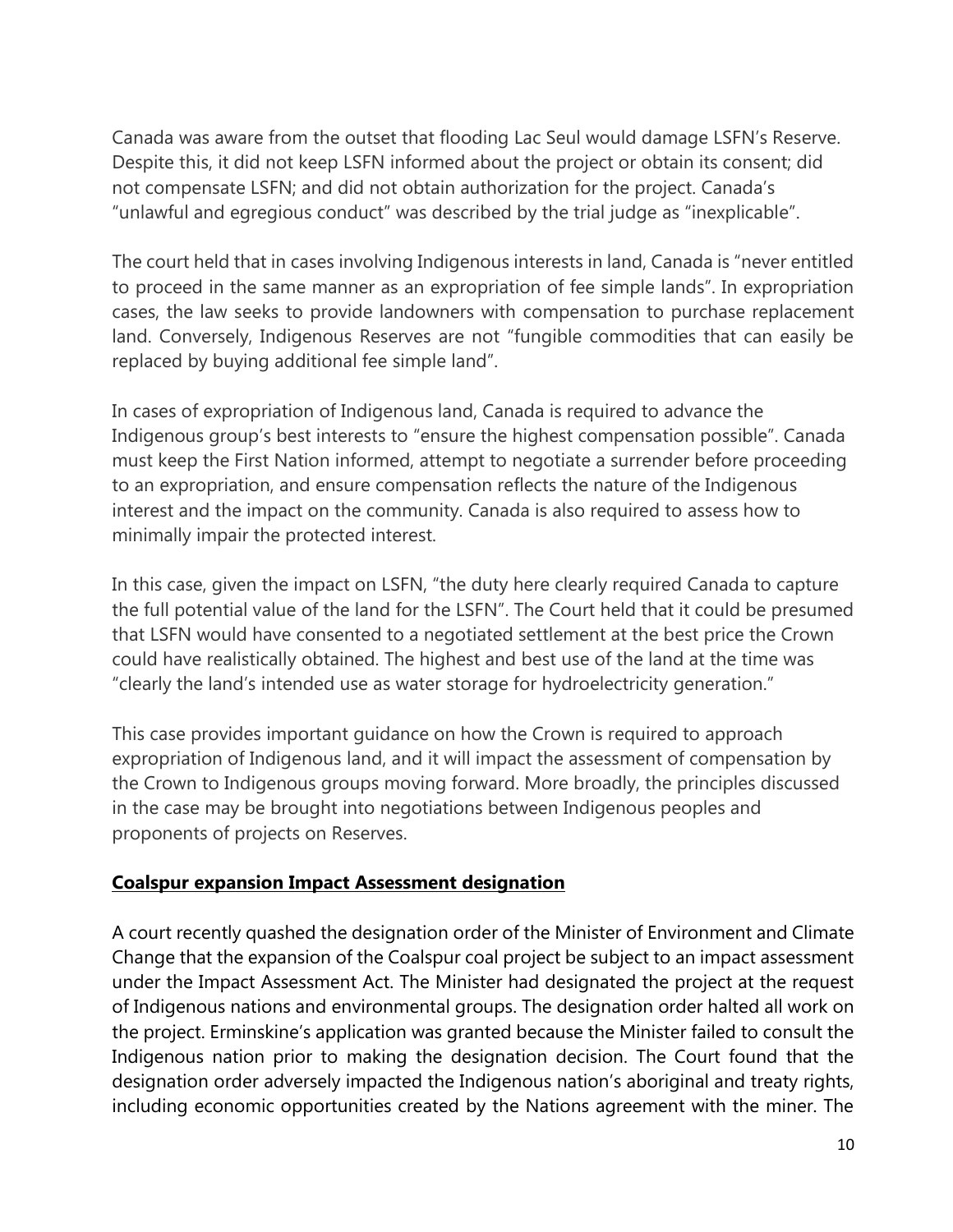impact benefit agreement was designed to compensate the Nation for the loss of rights, including the taking of some of its land. The delay of the project would adversely affect the Nation.

# **Jansen Industries v. Victory Motors**

A recent decision of the BC Court of Appeal (Jansen Industries 2010 Ltd v Victory Motors (Abbotsford) Ltd, 2021 BCCA 129) addressed important issues under BC's contaminated sites regime. The key takeaways of the decision are:

• Allocation of responsibility: When apportioning remediation costs among those responsible, a Certificate of Compliance by a polluting party should not be perceived as an unfair "benefit" which increases their portion of liability for the remediation costs. Otherwise, this would serve as an additional punishment and disincentive for completing remediation in a timely manner, contrary to the purpose of the scheme.

Price paid for the property factor: While "the price paid for the property by the person seeking cost recovery" is a mandatory apportionment factor in s. 35(2)(a) of the CSR, it doesn't apply where the contaminated property was acquired through a share purchase, as the owner of the land has not changed.

Legal costs: Actual, reasonable legal costs associated with remediation are recoverable in a cost recovery action. Litigation legal costs are separate and are calculated in accordance with the Court Rules.

Who may recover remediation costs: An innocent owner of a contaminated property is a "responsible person", and therefore able to make a cost recovery claim.

# **Links of Interest**

Stronger today momentum for Tomorrow

<https://bcbc.com/reports-and-research/stronger-today-momentum-for-tomorrow>

The Professional Governance Act requires Engineers and Geoscientists BC to regulate firms that engage in the practice of professional engineering or geoscience. Effective July 2, 2021, firms are required to register for a Permit to Practice with Engineers and Geoscientists BC. Firms must complete their registration before September 30, 2021. [https://www.egbc.ca/Practice-Resources/Firm-Practice/Firm-Practice](https://can01.safelinks.protection.outlook.com/?url=https%3A%2F%2Fwww.egbc.ca%2FPractice-Resources%2FFirm-Practice%2FFirm-Practice&data=04%7C01%7Cnpomareda%40csapsociety.bc.ca%7Ca4b23f085e1e43d0644608d967f980b6%7Cab97e2b2085f45ba971aec284160d874%7C0%7C0%7C637655144257622311%7CUnknown%7CTWFpbGZsb3d8eyJWIjoiMC4wLjAwMDAiLCJQIjoiV2luMzIiLCJBTiI6Ik1haWwiLCJXVCI6Mn0%3D%7C1000&sdata=1z%2FlmH3X3dJYAklOCXJze785%2FmaYNpxesYDhz3EtJ4o%3D&reserved=0)

# **Industry Events**

Membrane Technologies: Water Treatment Systems – EPIC Training

- A one-day course providing an overview of membrane technologies used in the removal of organic and inorganic water contaminants.
- Takes place online on August 26, 2021 and January 28, 2022. Cost is \$695.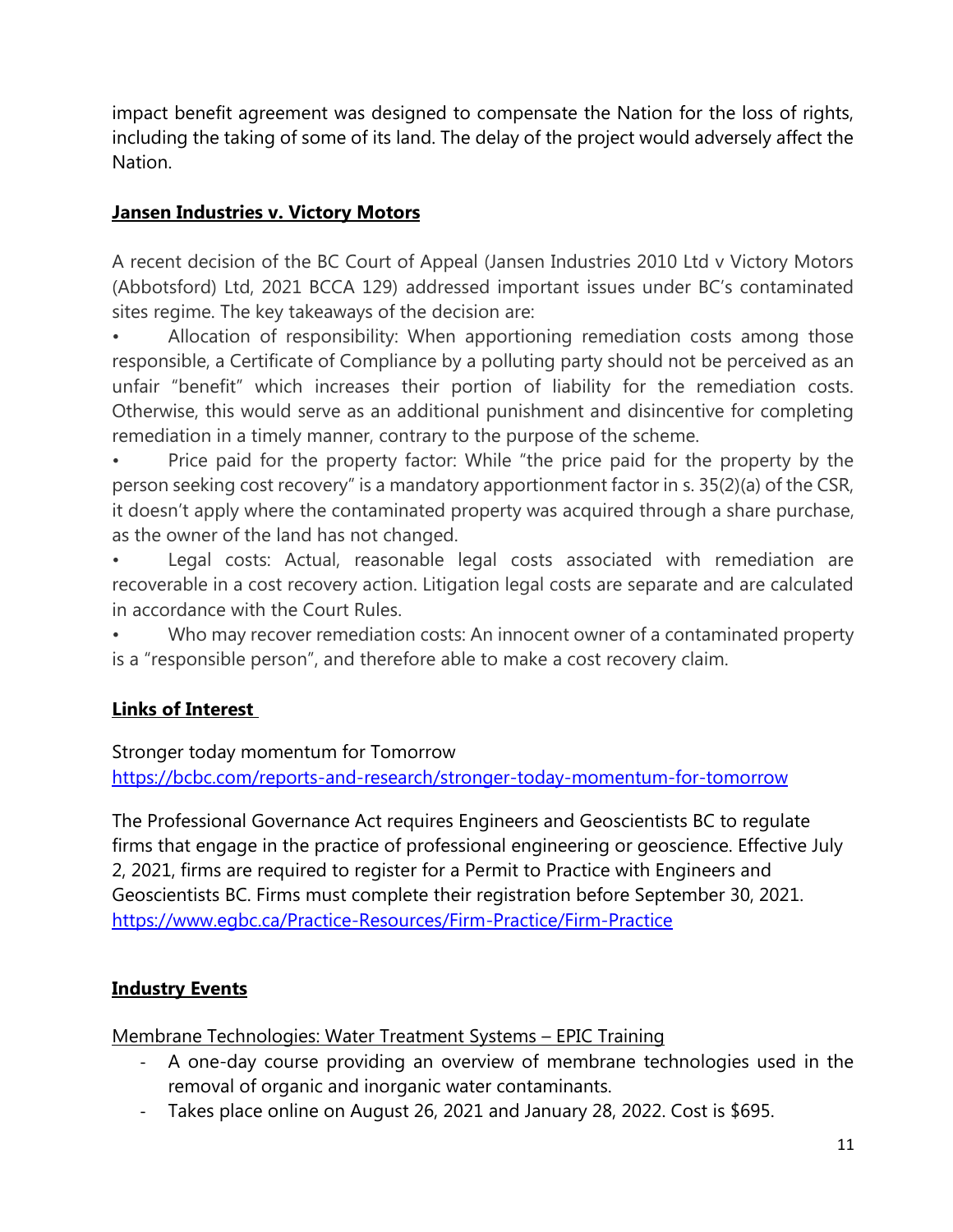[https://www.epictraining.ca/online-courses/chemical-engineering/membrane](https://www.epictraining.ca/online-courses/chemical-engineering/membrane-technologies-design-operation-and-application-in-industrial-water-treatment-systems/17125/)[technologies-design-operation-and-application-in-industrial-water-treatment](https://www.epictraining.ca/online-courses/chemical-engineering/membrane-technologies-design-operation-and-application-in-industrial-water-treatment-systems/17125/)[systems/17125/](https://www.epictraining.ca/online-courses/chemical-engineering/membrane-technologies-design-operation-and-application-in-industrial-water-treatment-systems/17125/)

Village Workshop Online Indigenous Training – BCIA

- Four online modules focusing on learning through storytelling.
- Course satisfies the BCIA requirement for Indigenous training, due by December 31, 2022.
- Course runs September 6 27, with a virtual group session on September 28. Registration due by September 2, cost is \$75. Only open to BCIA members.

Business Development and Sales Skills For Engineers and Geoscientists – EGBC

- Registrants receive three months of access to myKISON eLearning Program along with monthly 90-minute webinars focusing on case studies and peer discussions related to securing work, conducting sales presentations, building your firm's reputation and better understanding clients' needs.
- <https://www.egbc.ca/Events/Events/2021/21OCTMKP>
- Registration is open until September 17, program runs from October 1 December 31. Cost is \$250.

Strategic Networking – EGBC

- This is a one-day webinar focusing on networking, conflict resolution, and negotiating strategies.
- <https://www.egbc.ca/Events/Events/2021/21OCTSNZ>
- Webinar is on October 5 and registration closes on September 21. Cost is \$179.

Technical Writing for Professionals – Natural Resources Training Group

- A two-day course to improve the quality of technical writing by engineers, scientists and technicians.
- [https://www.nrtraininggroup.com/nrtg-products/technical-writing-online](https://www.nrtraininggroup.com/nrtg-products/technical-writing-online-september-2021)[september-2021](https://www.nrtraininggroup.com/nrtg-products/technical-writing-online-september-2021)
- Course runs September 13-14 at a cost of \$600.

EMCON 2021: International Conference on Emerging Contaminants

- Hosted virtually on September 13-14, 2021
- It will cover all aspects of emerging contaminant research while emphasizing research on microplastics, biomolecules, roadway runoff, transformation products, ecotoxicology, advanced mass spectrometry and other new analytical techniques, and new emerging contaminants as conference themes. These topics will be covered over two days of sessions, including scientific talks, posters, lightning talks, and informal meetups, with pre-recorded content allowing both synchronous and asynchronous attendance and interaction.
- https://cvent.me/7kvWG9

Contact: Dr. Ed Kolodziej [koloj@uw.edu](mailto:koloj@uw.edu)

Columbia Mountains Institute of Applied Ecology